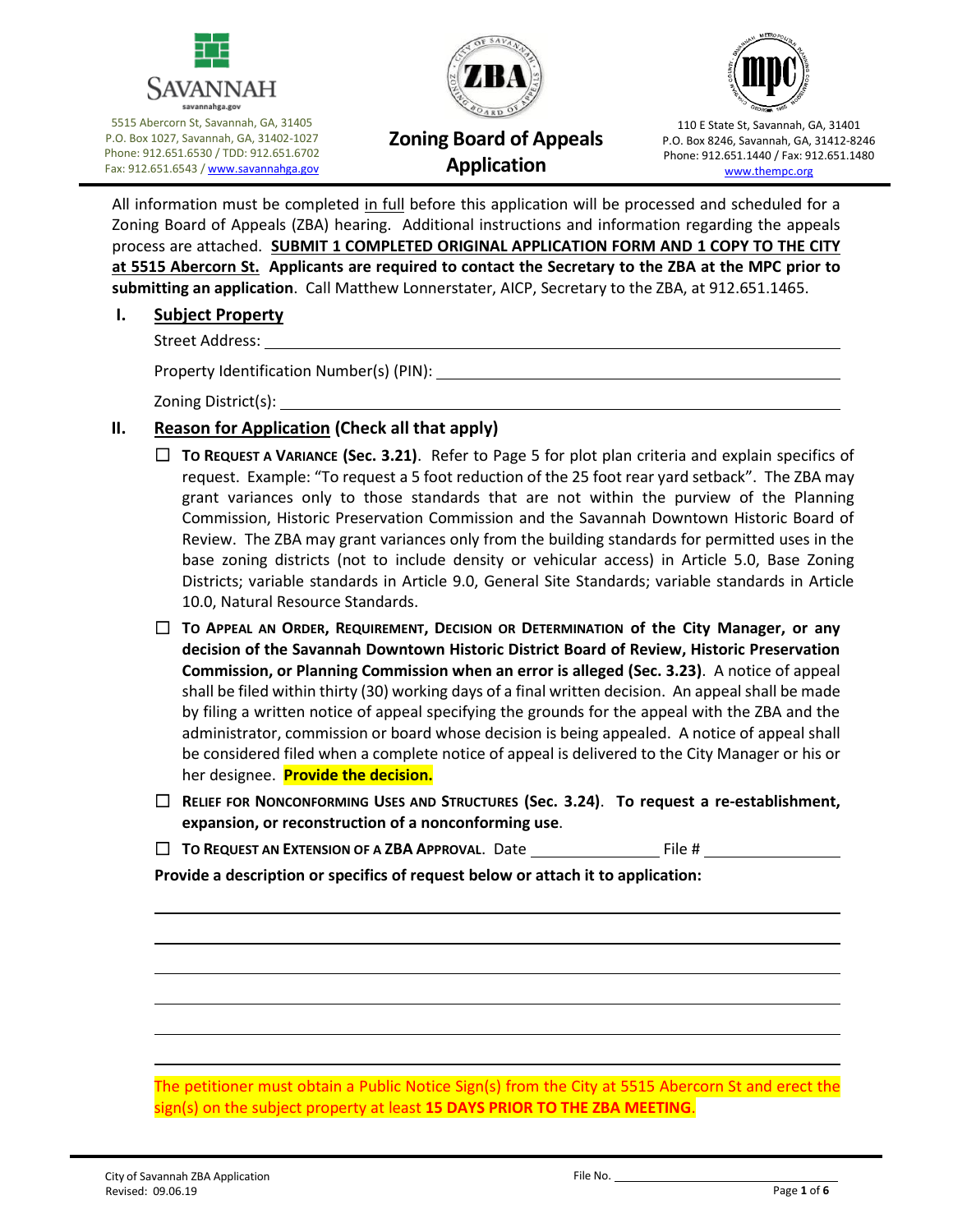## **III. Property Owner Information**

|      | Name(s): $\overline{\phantom{a}}$                                                                                                                                                                                                                                                                                                                                                                                                                                                                                       | <u> 1989 - Johann Stoff, Amerikaansk politiker († 1908)</u>                                                    |      |  |
|------|-------------------------------------------------------------------------------------------------------------------------------------------------------------------------------------------------------------------------------------------------------------------------------------------------------------------------------------------------------------------------------------------------------------------------------------------------------------------------------------------------------------------------|----------------------------------------------------------------------------------------------------------------|------|--|
|      |                                                                                                                                                                                                                                                                                                                                                                                                                                                                                                                         |                                                                                                                |      |  |
|      | (Or Officer or Authorized Signatory, if Property Owner is not an individual. Provide GA Annual Registration.)                                                                                                                                                                                                                                                                                                                                                                                                           |                                                                                                                |      |  |
|      |                                                                                                                                                                                                                                                                                                                                                                                                                                                                                                                         |                                                                                                                |      |  |
|      |                                                                                                                                                                                                                                                                                                                                                                                                                                                                                                                         |                                                                                                                |      |  |
|      |                                                                                                                                                                                                                                                                                                                                                                                                                                                                                                                         |                                                                                                                |      |  |
|      |                                                                                                                                                                                                                                                                                                                                                                                                                                                                                                                         |                                                                                                                |      |  |
| IV.  | Petitioner Information, if different from Property Owner (Note: If the property owner(s) will have an<br>agent serve on his or her behalf, the owner(s) must complete the attached Letter of Authorization. If the agent changes after<br>submitting the application and the agent is not the property owner, a new authorization form will be required.)                                                                                                                                                               |                                                                                                                |      |  |
|      |                                                                                                                                                                                                                                                                                                                                                                                                                                                                                                                         | Name(s): $\qquad \qquad$                                                                                       |      |  |
|      |                                                                                                                                                                                                                                                                                                                                                                                                                                                                                                                         |                                                                                                                |      |  |
|      |                                                                                                                                                                                                                                                                                                                                                                                                                                                                                                                         | (Or Officer or Authorized Signatory, if Property Owner is not an individual. Provide GA Annual Registration.)  |      |  |
|      |                                                                                                                                                                                                                                                                                                                                                                                                                                                                                                                         |                                                                                                                |      |  |
|      |                                                                                                                                                                                                                                                                                                                                                                                                                                                                                                                         |                                                                                                                |      |  |
|      |                                                                                                                                                                                                                                                                                                                                                                                                                                                                                                                         |                                                                                                                |      |  |
|      |                                                                                                                                                                                                                                                                                                                                                                                                                                                                                                                         |                                                                                                                |      |  |
| V.   | Agent, if different from Petitioner or Property Owner (Note: A signed, notarized statement of authorization<br>from the property owner is required and must be attached if this section applies. If the agent changes after submitting the application<br>and the agent is not the property owner, a new authorization form will be required.)                                                                                                                                                                          |                                                                                                                |      |  |
|      |                                                                                                                                                                                                                                                                                                                                                                                                                                                                                                                         |                                                                                                                |      |  |
|      |                                                                                                                                                                                                                                                                                                                                                                                                                                                                                                                         |                                                                                                                |      |  |
|      |                                                                                                                                                                                                                                                                                                                                                                                                                                                                                                                         |                                                                                                                |      |  |
|      |                                                                                                                                                                                                                                                                                                                                                                                                                                                                                                                         | City, State, Zip: 1978. 2014. 2015. 2016. 2017. 2018. 2019. 2017. 2018. 2019. 2014. 2016. 2017. 2018. 2019. 20 |      |  |
|      | Telephone:                                                                                                                                                                                                                                                                                                                                                                                                                                                                                                              | Fax:                                                                                                           |      |  |
|      | E-mail address: Universe and Separate and Separate and Separate and Separate and Separate and Separate and Separate and Separate and Separate and Separate and Separate and Separate and Separate and Separate and Separate an                                                                                                                                                                                                                                                                                          |                                                                                                                |      |  |
| VI.  | Fee The application fee is based on the type of use for which relief is requested. Make check<br>payable to City of Savannah.                                                                                                                                                                                                                                                                                                                                                                                           |                                                                                                                |      |  |
|      | Residential: \$120.00                                                                                                                                                                                                                                                                                                                                                                                                                                                                                                   | Non-residential: \$350.00                                                                                      |      |  |
| VII. | <b>Certification</b><br>By my signature below, I certify that the information contained in this application is true and correct<br>to the best of my knowledge at the time of the application. I acknowledge that I understand and<br>have complied with all of the submittal requirements and procedures, and that this application is a<br>complete application submittal. I further understand than an incomplete application submittal may<br>cause my application to be deferred to the next posted deadline date. |                                                                                                                |      |  |
|      |                                                                                                                                                                                                                                                                                                                                                                                                                                                                                                                         |                                                                                                                |      |  |
|      | Print                                                                                                                                                                                                                                                                                                                                                                                                                                                                                                                   | Signature                                                                                                      | Date |  |
|      |                                                                                                                                                                                                                                                                                                                                                                                                                                                                                                                         |                                                                                                                |      |  |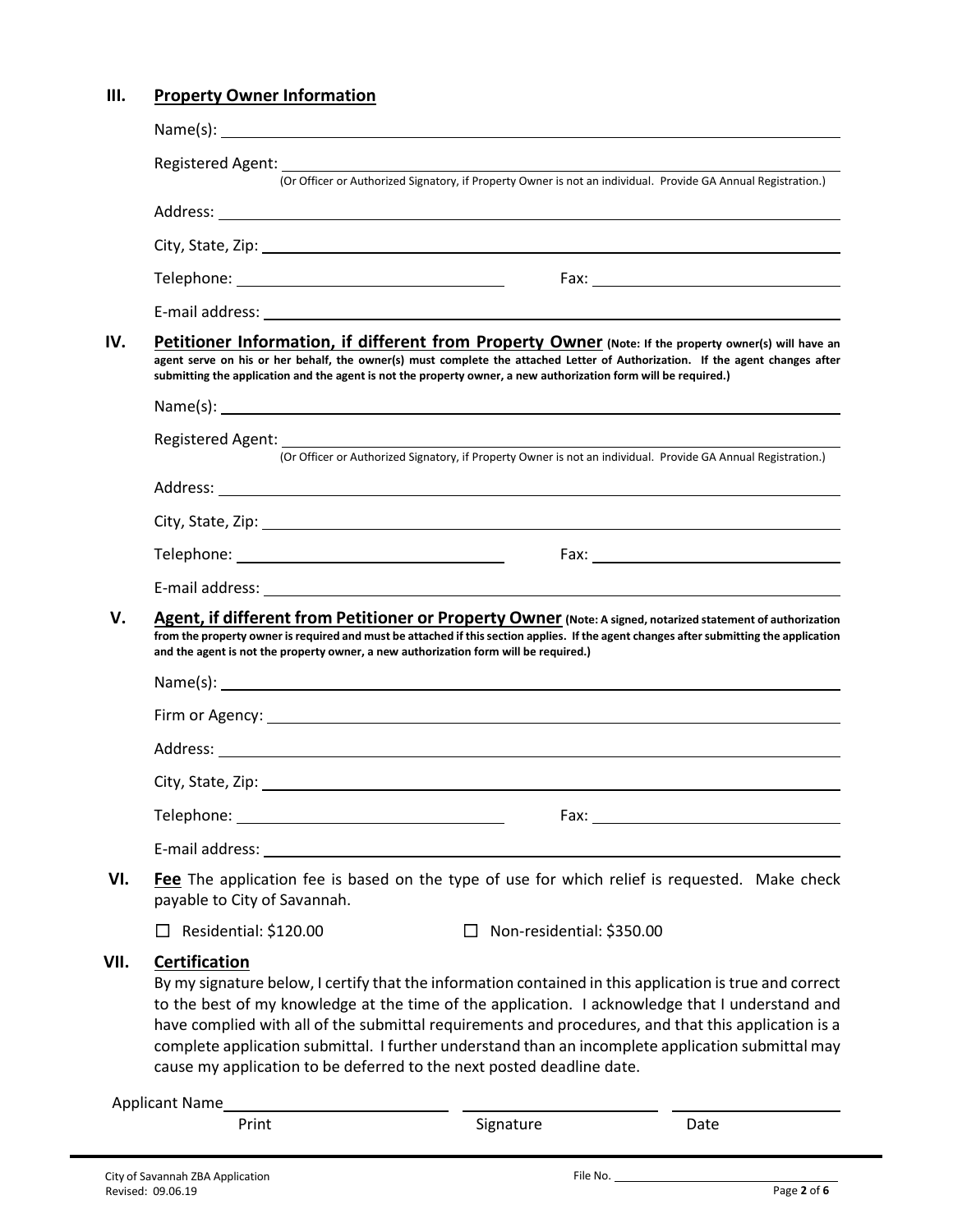# **Variance Review Criteria Form**

Describe how the requested variance(s) satisfy the following criteria:

**Sec. 3.21.10 – Criteria for Approval**: *The responsible review authority shall make a finding that the*  variance request does comply or does not comply with each individual criterion below. The Zoning *Board of Appeals shall consider the criteria below when determining whether a variance shall be approved*.

**a. General Consistency**: The variance shall be consistent with the intent of the Zoning Ordinance and the Comprehensive Plan and shall not be injurious to the neighborhood or otherwise detrimental to the public health, safety or welfare.

### **b. Special Conditions**:

- i. Special conditions and/or circumstances exist which are peculiar to the land, buildings or structures involved and which are not applicable to other lands, buildings or structures in the same zoning district.
- ii. The special conditions and/or circumstances do not result from the actions of the applicant.
- iii. The Special conditions and/or circumstances are not purely financial in nature so as to allow the applicant to use the land, buildings, or structures involved more profitably or to save money.
- **c. Literal Interpretation**: Literal interpretation of the provisions of the regulations would deprive the applicant of rights commonly enjoyed by other properties in the same zoning district under the terms of the Ordinance and would result in unnecessary and undue hardship on the applicant.
- **d. Minimum Variance**: The variance, if granted, is the minimum variance necessary to make possible the reasonable use of land, buildings or structures.
- **e. Special Privilege Not Granted**: The variance would not confer on the applicant any special privilege that is denied by this Ordinance to other lands, buildings or structures in the same zoning district.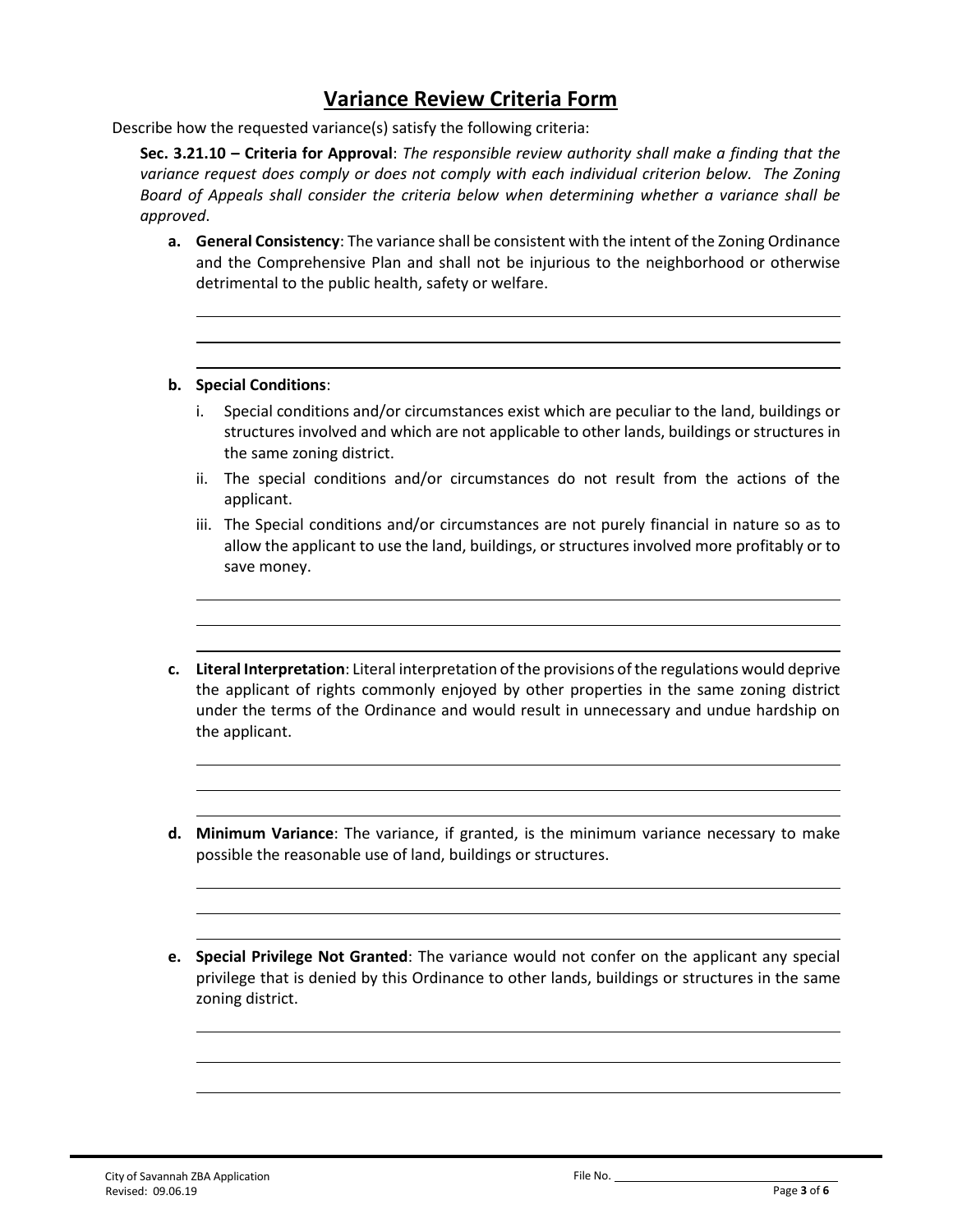## **Letter of Authorization**

| As fee simple owner of the subject property that is identified as Property Identification          |                                                                                              |  |  |  |  |
|----------------------------------------------------------------------------------------------------|----------------------------------------------------------------------------------------------|--|--|--|--|
|                                                                                                    |                                                                                              |  |  |  |  |
|                                                                                                    |                                                                                              |  |  |  |  |
|                                                                                                    |                                                                                              |  |  |  |  |
|                                                                                                    | or Agency, if applicable) to serve as agent on my (our) behalf for the purpose of making and |  |  |  |  |
| executing this application for the proposed request. I (we) understand that any                    |                                                                                              |  |  |  |  |
| representations(s) made on my (our) behalf, by my (our) authorized representative, shall           |                                                                                              |  |  |  |  |
| be legally binding upon the subject property.                                                      |                                                                                              |  |  |  |  |
| <b>Property Owner(s)</b>                                                                           |                                                                                              |  |  |  |  |
|                                                                                                    |                                                                                              |  |  |  |  |
|                                                                                                    |                                                                                              |  |  |  |  |
| (Or Officer or Authorized Signatory, if Property owner is not an individual)                       |                                                                                              |  |  |  |  |
|                                                                                                    |                                                                                              |  |  |  |  |
| Signature(s)                                                                                       | Date                                                                                         |  |  |  |  |
|                                                                                                    |                                                                                              |  |  |  |  |
| <b>Witness Signature Certificate</b>                                                               |                                                                                              |  |  |  |  |
| State of Georgia                                                                                   |                                                                                              |  |  |  |  |
| County of _____________________                                                                    |                                                                                              |  |  |  |  |
| Signed or attested before me on __________                                                         |                                                                                              |  |  |  |  |
| Date                                                                                               |                                                                                              |  |  |  |  |
| (Printed name(s) of individual(s) signing document)                                                |                                                                                              |  |  |  |  |
| who proved to me on the basis of satisfactory evidence to be the person(s) who appeared before me. |                                                                                              |  |  |  |  |
| Personally Known or _____ Produced Identification<br>Type of ID                                    |                                                                                              |  |  |  |  |
|                                                                                                    |                                                                                              |  |  |  |  |
| Signature of notary public                                                                         |                                                                                              |  |  |  |  |
|                                                                                                    |                                                                                              |  |  |  |  |
|                                                                                                    |                                                                                              |  |  |  |  |
| (Name of notary, typed, stamped or printed)<br>Notary Public State of Georgia                      |                                                                                              |  |  |  |  |
| My commission expires:                                                                             |                                                                                              |  |  |  |  |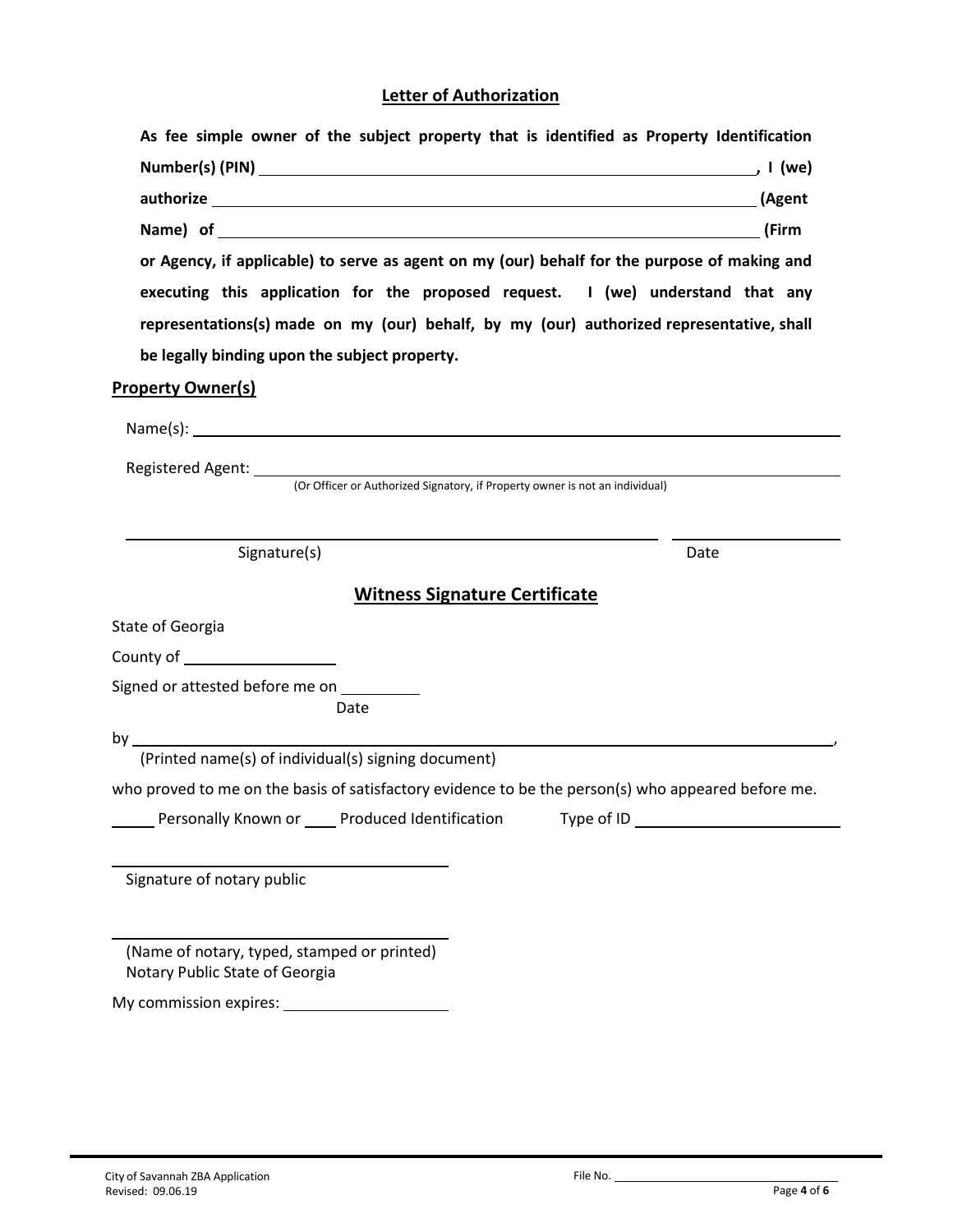# **RETAIN THIS PAGE**

### **Instructions**

- 1. Applicants are required to contact the Secretary to the ZBA at the MPC, 110 E State St, prior to submitting an application. Call Matthew Lonnerstater, AICP, Secretary to the ZBA and Development Services Planner, at 912.651.1465.
- 2. The application form must be completed (including appropriate fee) and must include all required supplemental materials before it will be processed and scheduled for a hearing. Two (2) copies of the completed application and supporting documents must be provided. If the property has been purchased within the past twelve (12) months, please provide the Deed.
- 3. A plot plan must be provided when a dimensional variance or use permit is requested. Plot plan criteria are listed below.
- 4. Supporting documents, such as the written decision that is being appealed (and specifics on why the decision is in error), or the associated COA Staff Report/Decision, Subdivision Staff Report/Decision, Site Permit Staff Report, and City Manager Decision must be provided. If Property Owner/Petitioner is not an individual, provide GA Annual Registration.
- 5. **A total of two (2) copies of the completed application and all supporting documents MUST be provided**.
- 6. Applications must be submitted to the City of Savannah Planning & Urban Design Department at 5515 Abercorn St, Savannah, GA, 31405 (Located within the Development Services building).
- 7. Scheduled ZBA meeting dates, including application submission dates, are attached.

#### **Zoning Board of Appeals Process (After the Application is Submitted)**

- 1. Once an application submittal is determined by the Secretary to the ZBA to be complete, it will be scheduled for the next posted ZBA hearing date.
- 2. The petitioner must obtain a sign(s) announcing the petition from the City of Savannah Development Services and erect the sign(s) on each street frontage of the subject property at least **15 DAYS PRIOR TO THE ZBA MEETING**. The sign(s) must be posted no more than five (5) feet from the property line. If the property does not abut a public right-of-way, at least one (1) sign shall be placed on the property at the access point and additional sign(s) shall be placed on the nearest public right-of-way.
- 3. If the signs are not erected in a timely manner, the petition will be rescheduled to the next scheduled ZBA meeting. The signs shall remain in place until a ZBA decision is made. Changes to signs shall be made by the applicant to reflect the correct dates and any other changing information involving a petition that has been postponed or continued at least ten (10) days prior to the revised public meeting or hearing date. The petitioner shall remove the signs within 10 days of the decision.
- 4. The ZBA agenda, which includes the staff report, will be posted o[n www.thempc.org](http://www.thempc.org/) no later than the Friday before the scheduled meeting.
- 5. The ZBA hearing will be held in the Arthur A. Mendonsa Hearing Room at the MPC, 112 E State St doorway.
- 6. An overhead projector and computer are available for use. The overhead projector can display all paper items (e.g., photographs, maps, site plans). PowerPoint presentations must be provided to the Secretary to the ZBA at least two days prior to the hearing. A copy of any materials used to support your petition must be submitted for the record at the time of the hearing.
- 7. A request to continue a petition that occurs after legal notice of the petition is published can be continued only by the ZBA; however, the ZBA may or may not grant the request.
- 8. A written notice of the ZBA Decision will be prepared and mailed or emailed to the property owner or agent after the meeting.
- 9. Development Services will issue permits and approvals upon receipt of the ZBA Decision.
- 10. A variance requires a building permit shall expire after twelve (12) months from the date of approval if no building permit is issued. If a building permit is issued and expires under the terms of this Ordinance, the variance requiring the building permit shall also become null and void at the same time the building permit expires.

#### **Plot Plan Criteria (If you are applying for a dimensional variance or special use approval, a plot plan of the subject property must be submitted with this application. The plot plan must include the below information.)**

- North arrow and scale
- Street name(s)
- Dimensions of lot(s)
- Existing and proposed structures on lot (identify each structure e.g., house, shed, pool)
- Dimensions between all structures and property lines and/or fences
- Location and dimensions of and proposed construction
- Types of fence (for example, chain link, wood, masonry, etc.)
- Proposed landscaping
- Project status (proposed or existing)

#### **Contacts**

Planning & Urban Design: 5515 Abercorn St, Savannah, GA, 31405 (Located within the Development Services building) ~ P.O. Box 1027, Savannah, GA, 31402 (Phone: 912.651.6530)

Secretary to the ZBA: The MPC, 110 E State St, Savannah, GA, 31401 ~ P.O. Box 8246, Savannah, GA, 31412 (Phone: 912.651.1440)